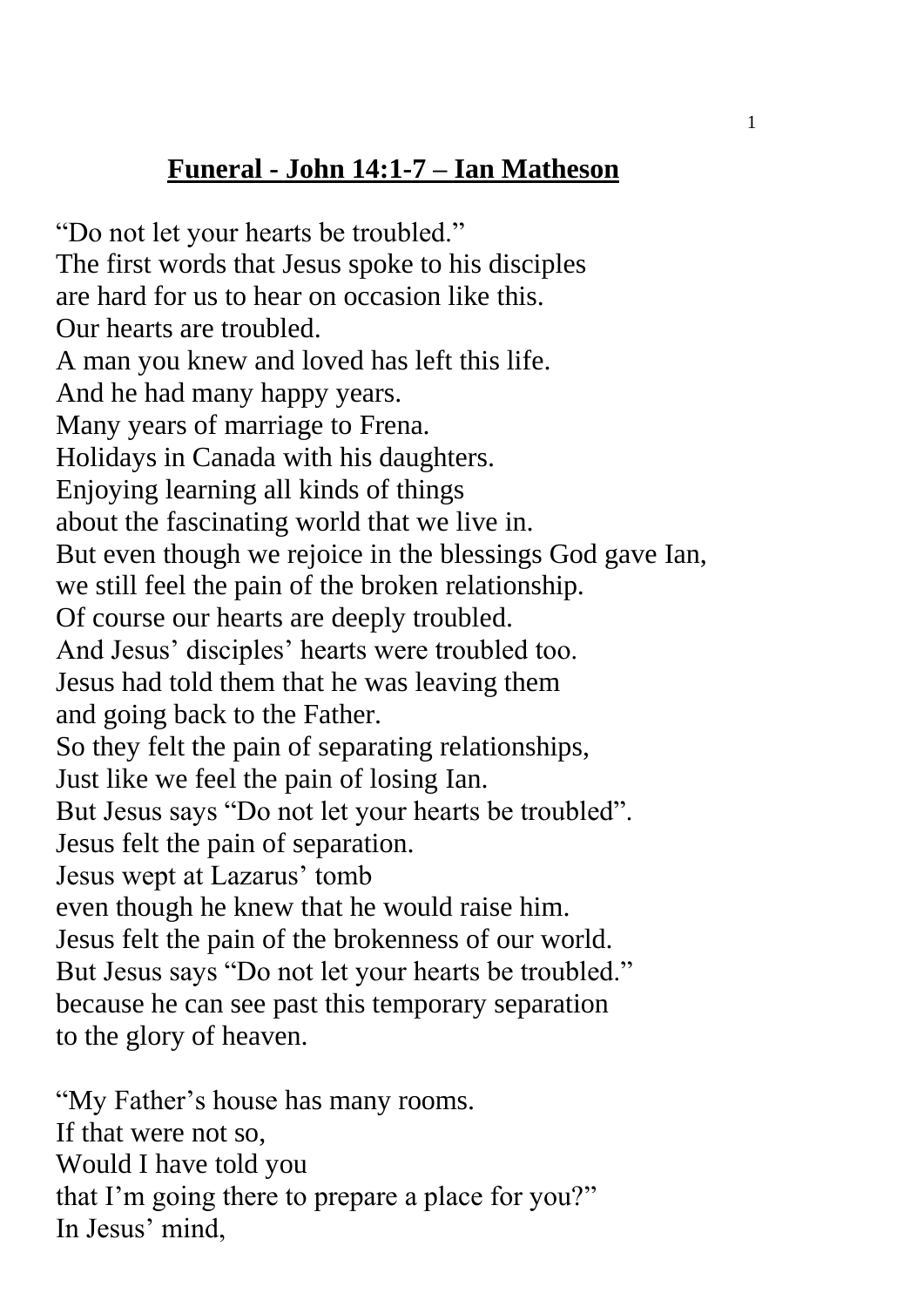The stress was on the many.

"In my Father's house are many rooms."

Jesus' disciples were worried about him going away.

Jesus' point is

"We will be reunited and there is room for all of you.

No one need miss out."

There are no space limitations in heaven.

You could imagine an ideal shed for Ian.

Every time you buy a new tool or a new piece of equipment, the shed gets a bit bigger.

In heaven there are no space limitations.

God has room enough for all who will accept his invitation.

That's a point worth pausing at.

I don't want to let this service go by

without that invitation being personally extended to you.

So allow me to extend the invitation to you.

If you don't know the Lord Jesus

or you've wandered away from him,

then grasp hold of eternal life.

Jesus gives eternal life

to those who put their trust in him and follow him.

Sometimes people say to me,

"I'd be a hypocrite if I started following Jesus now.

All these years I've be doing things my own way.

I've basically ignored God.

I've lived for myself.

Wouldn't it be hypocritical

to turn around and ask him for eternal life now?"

I was talking to a primary school teacher about that. She said to me,

"Isn't it a bit hypocritical to live your life however you want, And then come back to church when you've had your fun?" I said to her,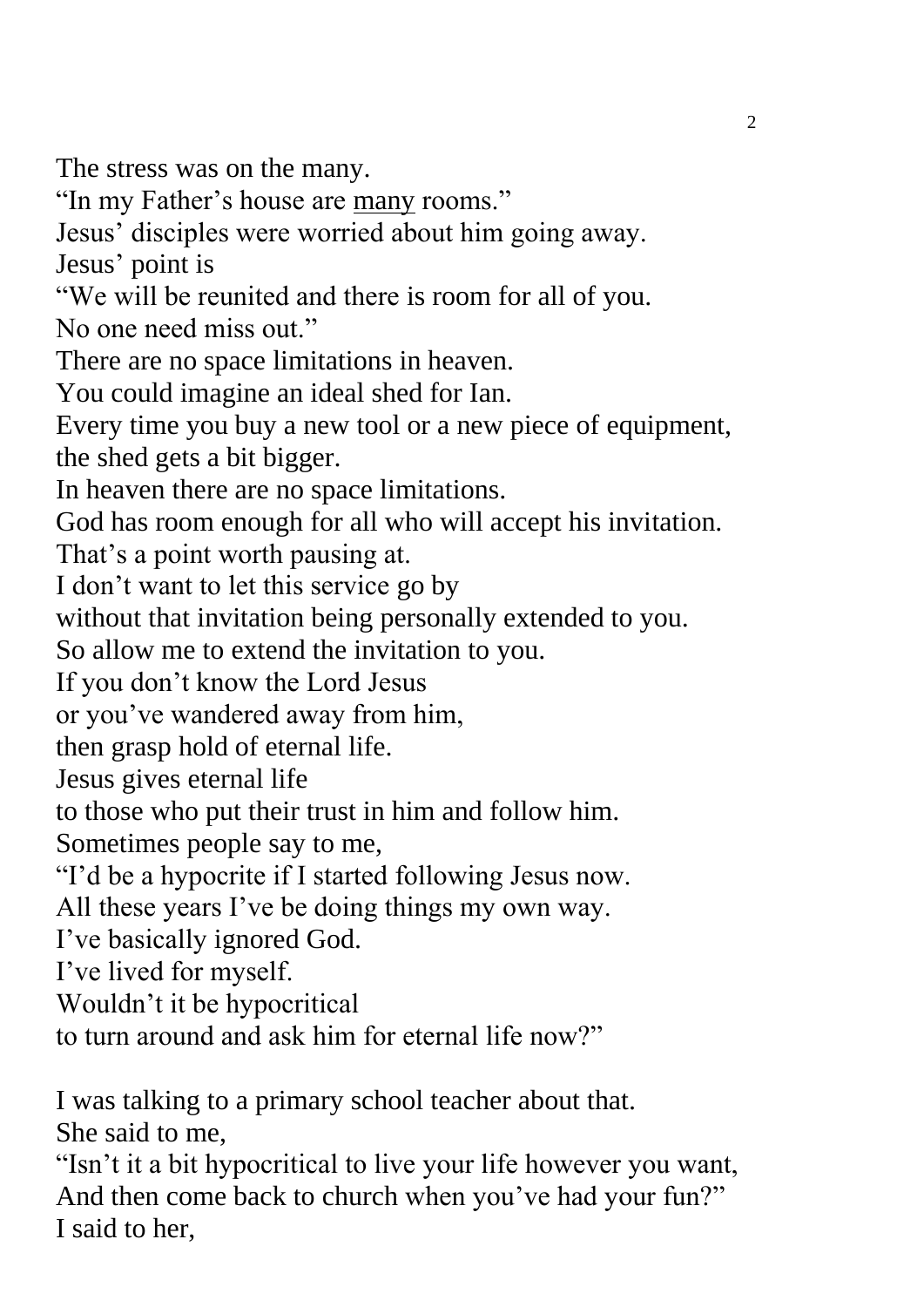"Suppose one of the kids in your class was being really naughty. They were feral from 9am to 3pm. And then at 3pm they decided to behave. The bell to go home rings at 3.30pm. Would you call the kid a hypocrite? Or would you rejoice about that last half an hour?" That teacher was in the middle of a really tough day at school. The answer to that question was a no brainer for her. God rejoices whenever any of us turn to Jesus. God is passionate about rescuing people and taking them into his kingdom. Other people might look at you a bit strange. They might say, "Ah, he's gone all religious on us." or "She changed." I guess you have to make up your mind about whether you are more interested in what God thinks or what other people think. Whether you are more interested in eternity or the present. OK so Jesus has comforted his disciples by telling them that there is plenty of room for all of them in his Father's house. The next thing he says is, "I'm going there to prepare a place for you." Again this would be easy to misunderstand. You could think he was talking about making the beds and fluffing the cushions – Getting everything ready. But that's not what Jesus is saying at all. He means 'my going to the Father is in itself the very thing that prepares a place for you'.

3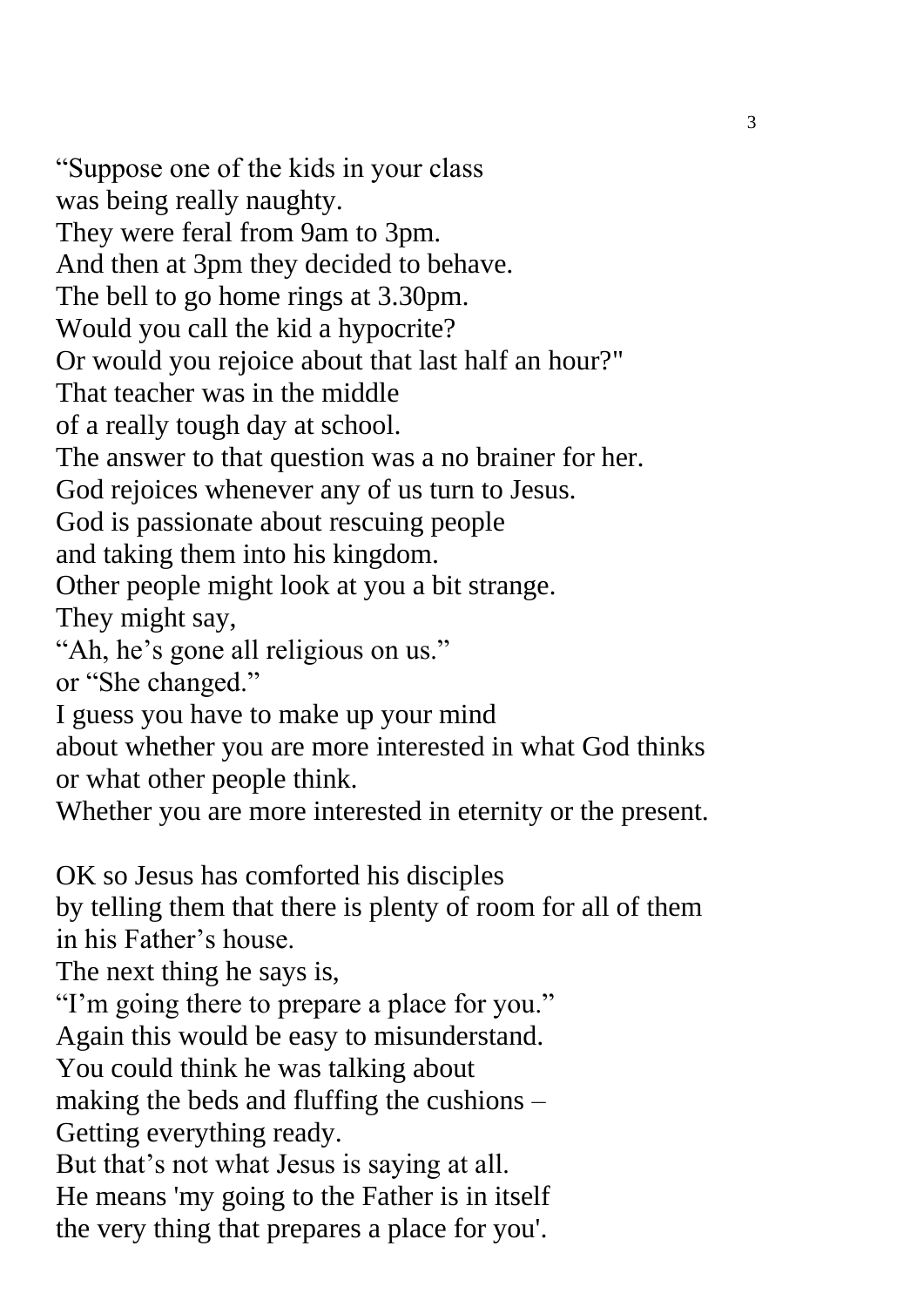It's not what Jesus is going to do when he gets there that prepares the place – It's the going itself. How does Jesus go to heaven? He goes by the way of the cross. We celebrated that in a few weeks on Good Friday. Within 24 hours of speaking these words, Jesus would be crucified. It's the death of Jesus, It's the way he returns to the Father that prepares a place for his friends. Jesus' death is the sacrifice that pays the price of sin. Jesus' disciples were not good enough to stand in the presence of God. On our own, you and I are not worthy to step over the threshold into heaven. We can be worthy only if the blood of Jesus has been applied to our lives. "For God so loved the world That he gave his only Son That whoever believes in him shall not perish But have eternal life." God gave his only Son. Praise God that his did so.

Jesus continues to his disciples, "If I go and prepare a place for you, I will come back and take you to be with me That you also may be where I am." Jesus of course did leave his disciples and he went back to the Father. He promised to return one day. On that day, the dead will be raised.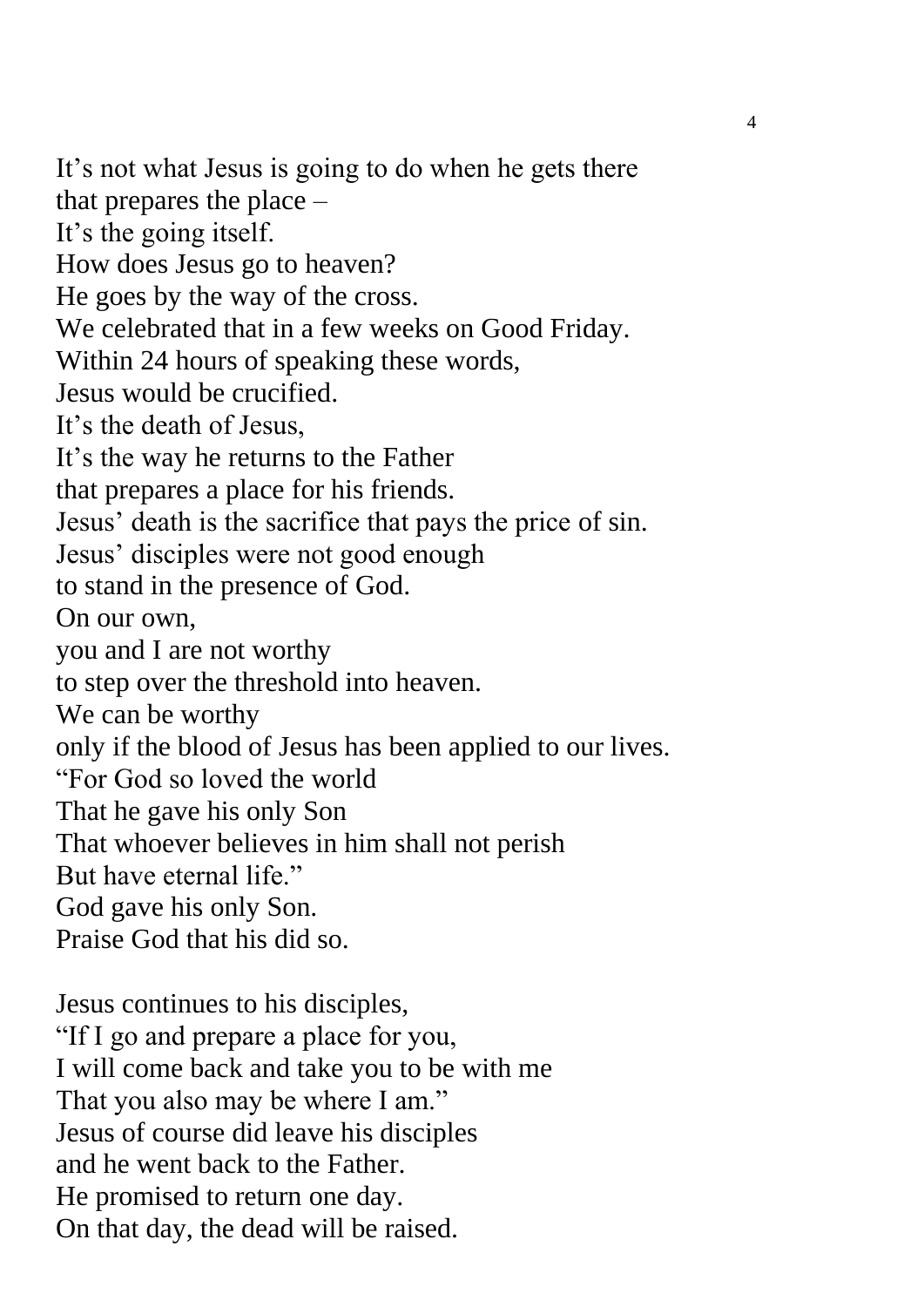The righteous will be raised to eternal life. But it's been 2000 years. What the guarantee that Jesus has not forgotten about us? The guarantee is in the going. He endured the cross so that our sins might be forgiven. Would he really have gone through all that suffering on our behalf and then forget about us? Jesus will not abandon us. He will not leave us to the ravages of death. He has given proof of it by the way he left.

Jesus finishes giving comfort to his distressed disciples with a slightly cryptic comment.

"You know the way to the place where I am going."

Now the excitable Thomas bursts out,

"Lord, we don't even know where you are going,

So how can we know the way?"

It makes sense, doesn't it?

If you don't know where you are going,

You can't know the way to get there.

So was Jesus mistaken when he said,

"You know the way to the place where I am going"?

Here's a hot tip for Bible reading.

An explanation that depends on Jesus being mistaken is a sign to keep looking for a better explanation.

Jesus' answer was,

"I am the way, the truth and the life.

No one comes to the Father except through me."

They do know the way.

They don't yet realise that they know the way.

But Jesus is the way to heaven and they know Jesus.

Which is a great way to say, You don't need to know all the answers